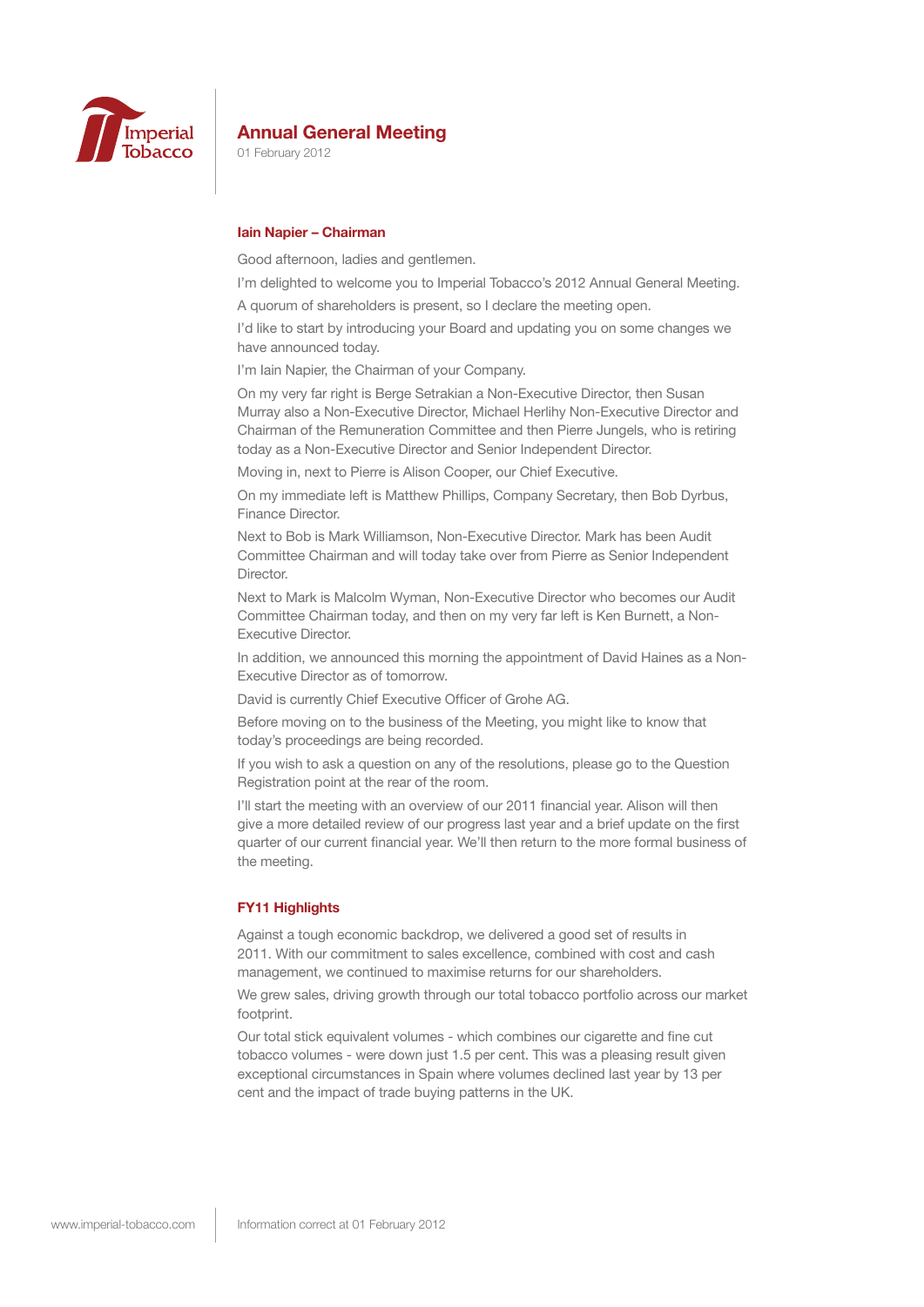

01 February 2012

Volumes of our key strategic brands, fine cut tobacco, luxury Cuban cigars and snus were all up, with gains in EU and non-EU markets and an excellent performance in emerging markets.

Our performance is better understood using constant currency, that is removing the effects of exchange rate movements. On that basis tobacco net revenues grew 2 per cent and adjusted earnings per share increased by 5 per cent.

Strong financial discipline is embedded across the business and we continued to focus on efficiencies with productivity gains of 3 per cent. Tobacco operating margins were again over 42 per cent due to price increases and ongoing cost optimisation.

Cash conversion was strong at 88 per cent and we generated £1.6 billion of free cash flow, in part we used this cash to buy back shares and bought back £181 million of our own shares and further reduced our debt by half a billion pounds.

Your Board proposed a final dividend of 67 pence bringing the total dividend for 2011 to 95.1 pence per share - a strong increase of 13 per cent, with the payout ratio up on 2010 to slightly over 50 per cent.

## **Growth Through Total Tobacco**

Our total tobacco approach was central to our success last year.

Our key strategic brands - Davidoff, Gauloises Blondes, West and JPS - had another strong year and overall stick equivalent volumes rose by 4 per cent.

Fine cut tobacco volumes were up 4 per cent, complemented by 5 per cent growth in papers and 9 per cent growth in tubes.

Our premium cigar business, Habanos grew volumes by 4 per cent in non-EU markets, US premium cigars were up 9 per cent last year, and in the EU, mass market cigar volumes rose 8 per cent.

We also had another strong year in our Scandinavian snus business, growing volumes by 30 per cent.

I'd now like to hand over to Alison to update you in more detail on 2011.

#### **Alison Cooper – Chief Executive**

Thanks Iain and good afternoon.

There were two key areas of focus for Imperial in 2011, as always it was about delivering the results, and I'll come on to more detail shortly, but 2011 was also about gearing up behind our sales growth agenda.

There was a huge amount of activity across the business looking at how we maximise the potential of our key assets, our market footprint, our unique total tobacco portfolio, our very strong brand equity and not least of all, our excellent people.

To unlock this potential we are shifting our mindset with a focus on seeing things differently and doing things differently, different to the industry and different to how we have approached things in the past.

Seeing things differently includes developing a deeper understanding of what drives consumers, and how we can translate these consumer insights into opportunities for our Total Tobacco portfolio.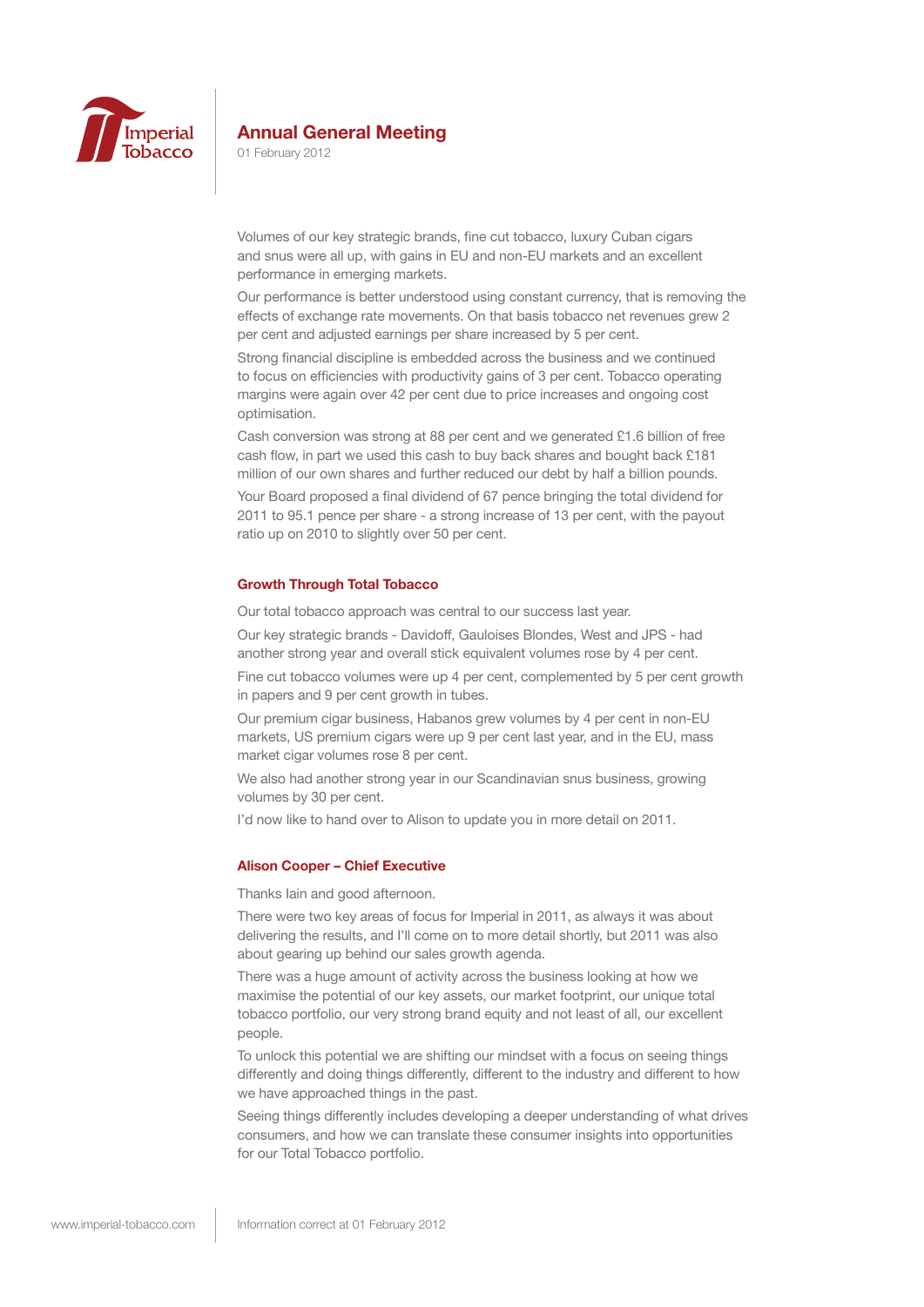

01 February 2012

Doing things differently is about delivering execution excellence through fewer, bigger and better initiatives that will accelerate our sales growth.

## **Sales Growth Drivers**

To ensure we maximise the potential of our assets, we identified 4 sales growth drivers at which we want to excel.

These are

- portfolio management, aligning our portfolio to consumer insights
- innovation, which is about delivering innovative products based on consumer insight
- pricing, how we model pricing strategies to maximise revenue growth taking into account excise structures, and
- customer engagement, partnering with our trade customers and enhancing the advocacy and the availability of our products.

#### **Key Enablers**

Our four sales growth drivers are supported by three key enablers.

The first enabler is consumer insight, an essential pre-requisite for growth.

Operation and supply alignment is a core part of our focus on execution - using our agility to bring ideas to market efficiently and effectively.

And finally, shaping our environment, becoming even more proactive in defending our business and our consumers.

#### **Maximising Shareholder Returns**

You can see how these elements come together to maximise shareholder value for your company.

Our strategy is to sustainably grow sales by focusing on our sales growth drivers, supported by our key enablers, sustainable sales growth combined with our ongoing efficient management of operations generate high operating margins. These high margin profits combined with management of our working capital generate our substantial cash flows, which we then use to maximise returns for shareholders.

#### **Our People**

Bringing our strategy to life for the benefit of our shareholders depends on the commitment of our people. Over the last year or so we've focused on how best we can harness our employees collective potential behind our sales growth agenda.

We launched our first engagement survey, and the positive results placed us ahead of the food, beverage and tobacco industry benchmark.

This is a very encouraging position to be in and one that we're focused on improving as we continue to drive engagement across the business.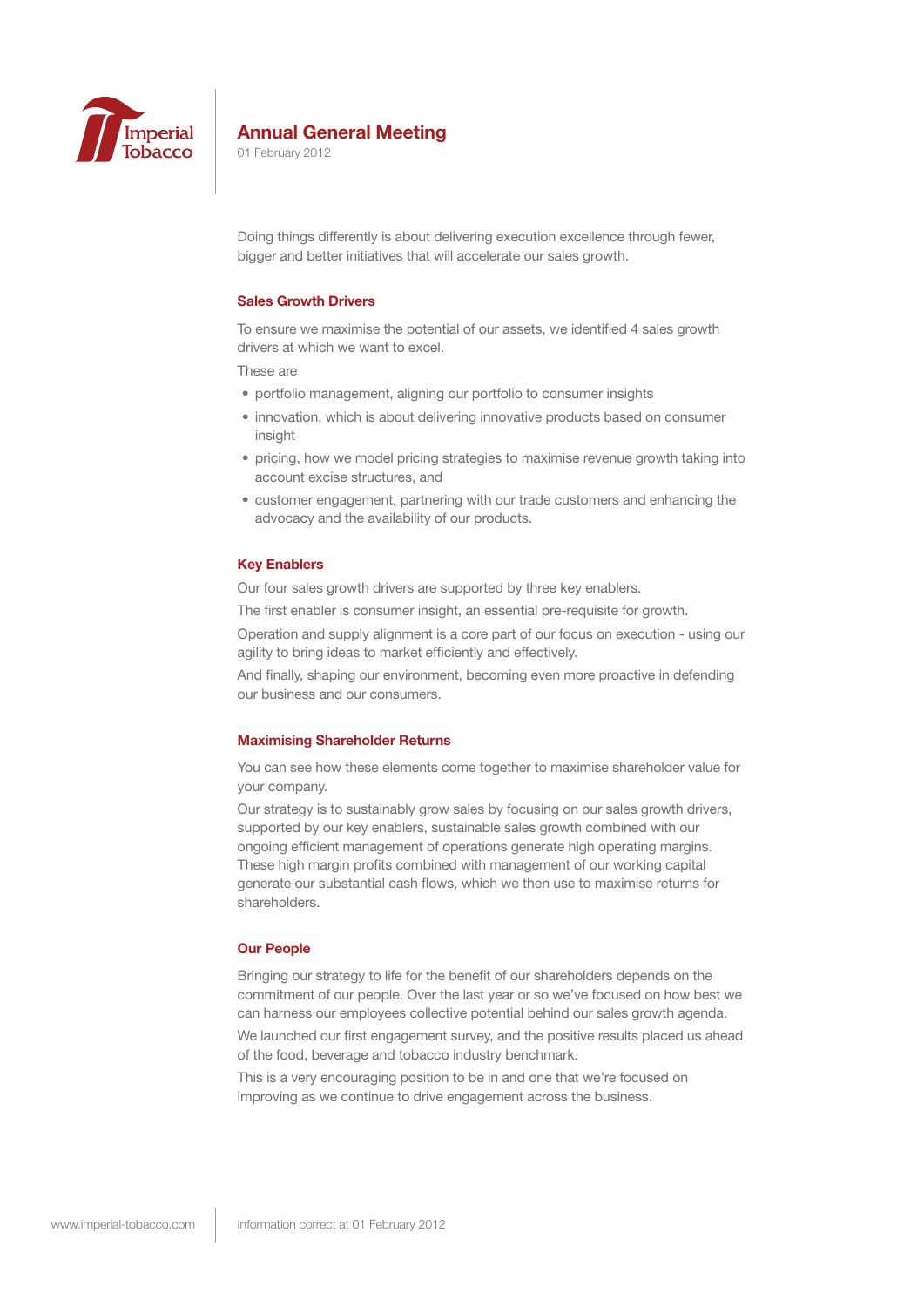

01 February 2012

We've enhanced our people capability framework to be more closely aligned with our strategy and it includes the behaviours, skills and knowledge that are required to achieve our sales growth ambitions.

## **Our Values**

We've also launched new values in the business, our values articulate the core beliefs that underpin our success - they are about working together, continually improving, taking ownership and making the most of every opportunity. They guide how we act and set us apart from our competitors.

#### **Our People**

There's been a great response to these people initiatives. The Imperial team have made fantastic progress with our strategic agenda this year and are very focused on building on our success going forward.

## **Responsibility**

Responsibility is integral to our values and operating responsibly is simply part of how we do business.

To ensure all our stakeholders have a comprehensive review of our achievements we again incorporated our corporate responsibility performance into our 2011 Annual report with further information on our website.

In 2011, we were awarded another Gold Award in the Business in the Community CR Index and achieved 71 per cent in the Dow Jones Sustainability Index.

We made great progress with our key corporate responsibility objectives, highlights included our increased anti-illicit trade activities, further improvements in standards for ethical sourcing with tobacco leaf suppliers, exceeding our 10-year targets for waste to landfill and energy, and lowering accident rates.

#### **Growth Through Total Tobacco**

Now, turning to our 2011 operational performance.

As Iain said, our total tobacco approach was key to growth last year and our key strategic brands, Davidoff, Gauloises Blondes, West and JPS, had another excellent year.

#### **Key Strategic Brands**

We increased Davidoff volumes by six per cent due to another impressive performance in Non-EU markets.

Gauloises Blondes grew by 2 per cent which reflected strong underlying momentum impacted by compliance with international sanctions in the Middle East. West volumes declined two per cent in 2011 primarily due to market weakness last year in Poland and Turkey, but we made good progress in consumer growth

segments in the emerging markets of Eastern Europe and Asia.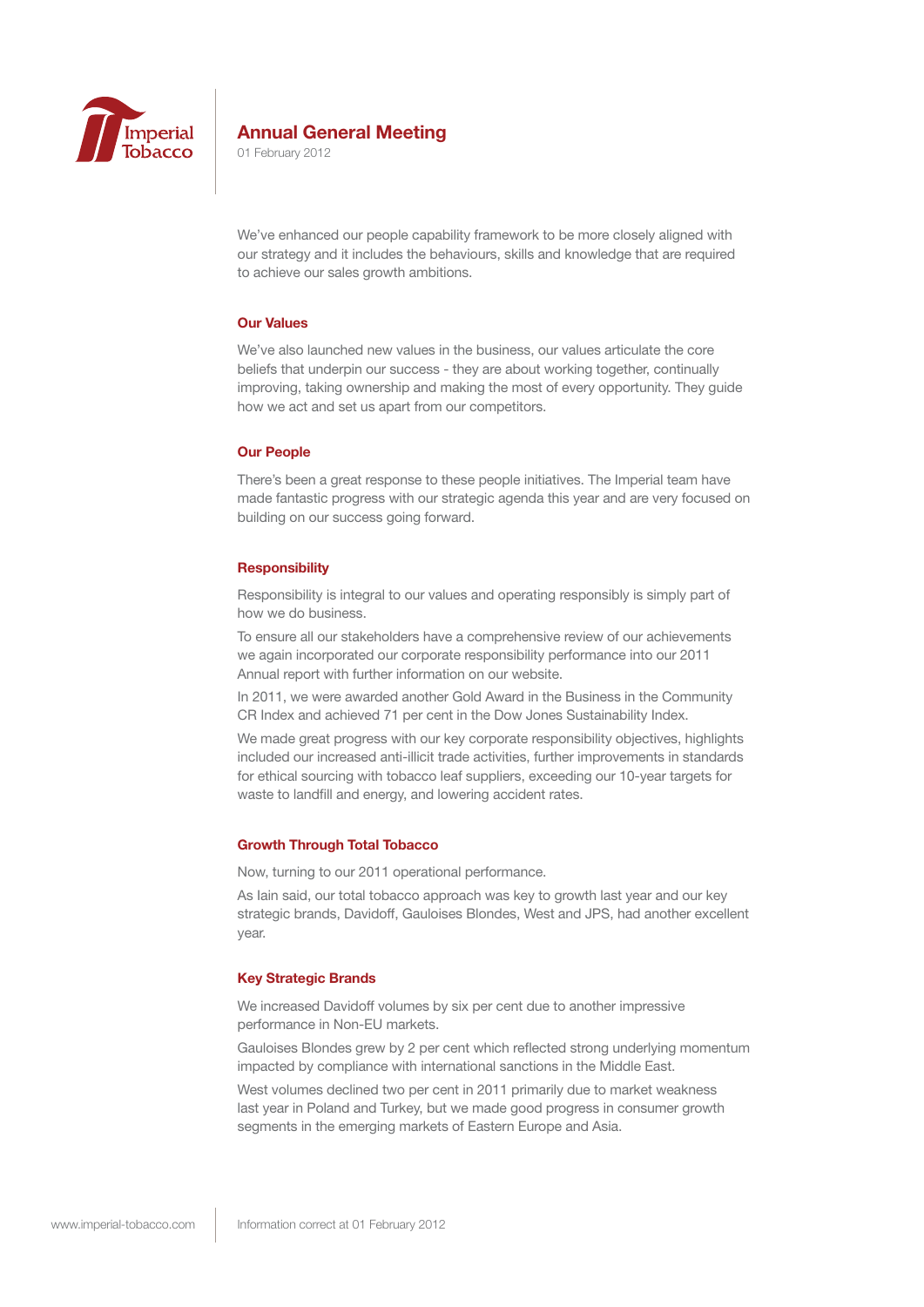

01 February 2012

JPS had another excellent year with volumes reaching 24 billion compared to just 9 billion in 2005, a tremendous achievement reflecting the way we developed the brand in line with consumer trends.

## **Fine Cut Tobacco**

Fine cut tobacco continued to grow, particularly in the EU, where it is a great value proposition for consumers. Fine cut tobacco accounts for more than 110 billion stick equivalents in the EU, more than one in every six stick equivalents smoked in the EU is a fine cut tobacco product, and we captured growth in this dynamic category.

We grew overall fine cut tobacco volumes by 4 per cent largely due to the outstanding growth of Route 66, which was up 49 per cent last year.

This was added to by excellent performances by West up 16 per cent and JPS up 14 per cent.

### **Habanos**

Habanos brands are without question the world's leading luxury cigars and luxury products increased in demand with non-EU volumes up 4 per cent reflecting excellent momentum in high growth markets such as Brazil, Russia and China.

### **EU Highlights**

If I look at our total tobacco performance across our market footprint it's clear that in the EU there's a strong value dynamic, which we continued to capitalise on.

In the UK we maintained our market leadership, although volumes were down due to market softness following the VAT increase in January last year and the excise changes in the budget last March.

UK sales and operating profits declined, impacted by a change in trade buying patterns.

Excluding this factor both sales and profits were up with good progress in value cigarettes and fine cut tobacco.

We were pleased that in December, the Competition Appeal Tribunal quashed the OFT's decision to fine Imperial Tobacco £112 million for allegedly restricting competition and the OFT have confirmed that they will not be appealing.

In Spain, the market was down significantly in 2011 and market profitability was impacted by competitor pricing activity in the second half of our 2011 financial year.

We remained focused on reinforcing our market leadership with a number of successful value line extensions in both cigarettes and fine cut tobacco.

Our performance in Germany was excellent; we made great progress in value brands and products, which led to strong profit growth of 7 per cent.

In our Rest of EU region we increased our cigarette shares in a number of markets last year, grew volumes of fine cut tobacco and these portfolio successes improved our Rest of EU profits by 3 per cent.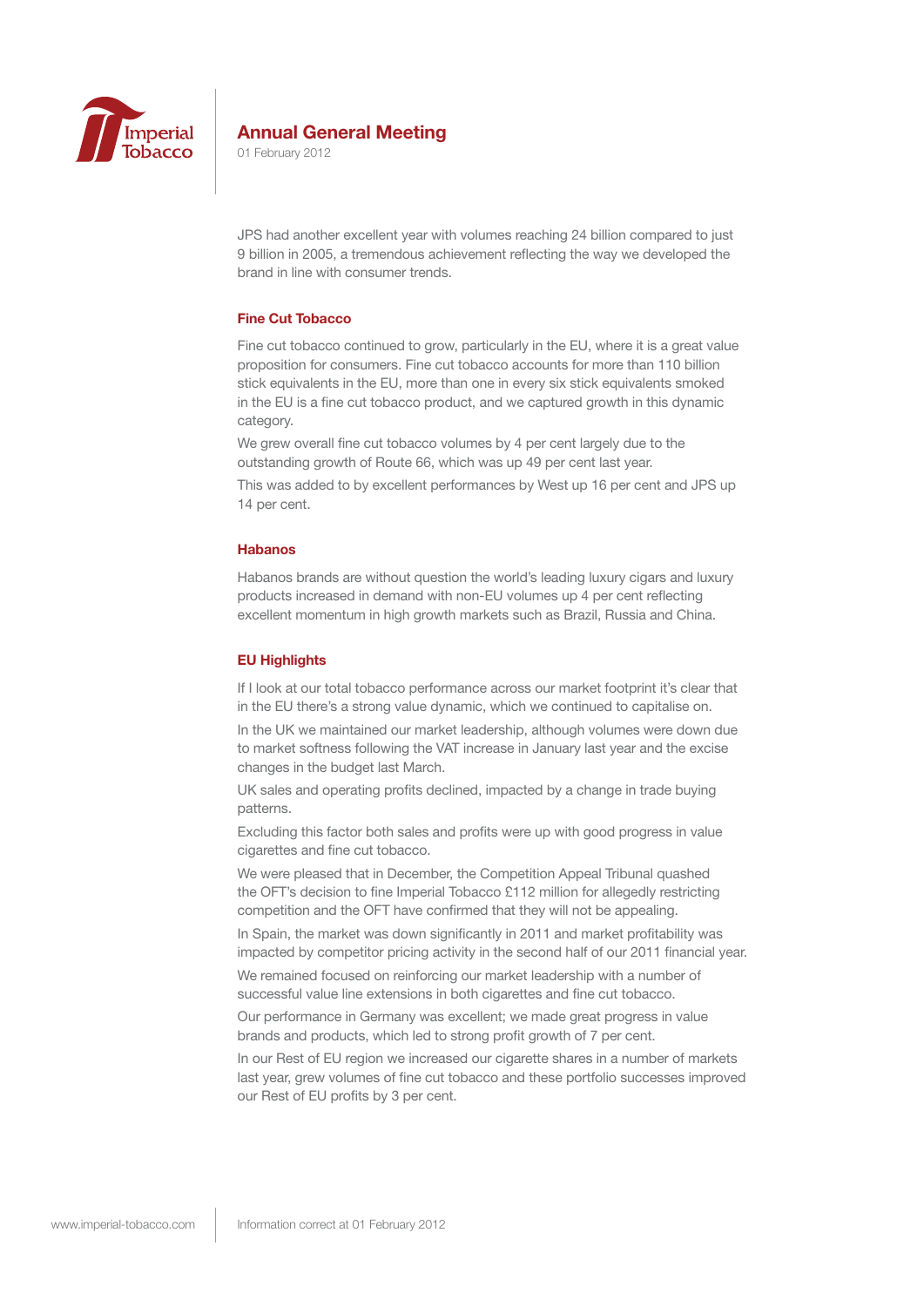

01 February 2012

## **Non-EU Performance**

Outside the EU, we delivered a resilient cigarette performance in the USA and held our share in what is a highly competitive market.

But the real story was our excellent performance in emerging markets, where we achieved very strong results in Eastern Europe, Asia-Pacific and Africa and the Middle East.

Davidoff, Gauloises Blondes, West, JPS and Habanos cigars all contributed to our success in 2011.

Overall profits in our Rest of the World region increased 14 per cent, with profits in Asia-Pacific up 27 per cent, Eastern Europe up 21 per cent, and Africa and the Middle East up 8 per cent.

## **Logistics**

Turning now to our Logistics business where our profits were up 4 per cent reflecting the great resilience of the business given the challenging economic and competitive environment.

In tobacco logistics we offset the impact of significant volume declines in Spain by delivering strong performances in France and Italy whilst driving cost efficiencies and benefitting from increased distribution fees. And in other logistics we restructured a number of businesses last year which resulted in stable sales, a pleasing result against a difficult backdrop.

### **Strategy**

In summary, we delivered a good performance in 2011 and demonstrated our ability to drive growth through Total Tobacco.

By focussing on our sales growth drivers and key enablers we see opportunities to further unlock our potential and deliver high quality sustainable earnings growth.

### **Q1 Trading**

Now let's turn to the first quarter of our current financial year.

Looking purely at our headline numbers would suggest a slow start to the year as our overall quarterly performance was impacted by a number of factors. There are positive underlying growth trends across the business which highlight the success of our total tobacco focus including particularly good performances from our key strategic brands.

### **Outlook 2012**

I can confirm that the overall operational performance and financial position of the Group for the financial year to 30 September 2012 is in line with the Board's expectations.